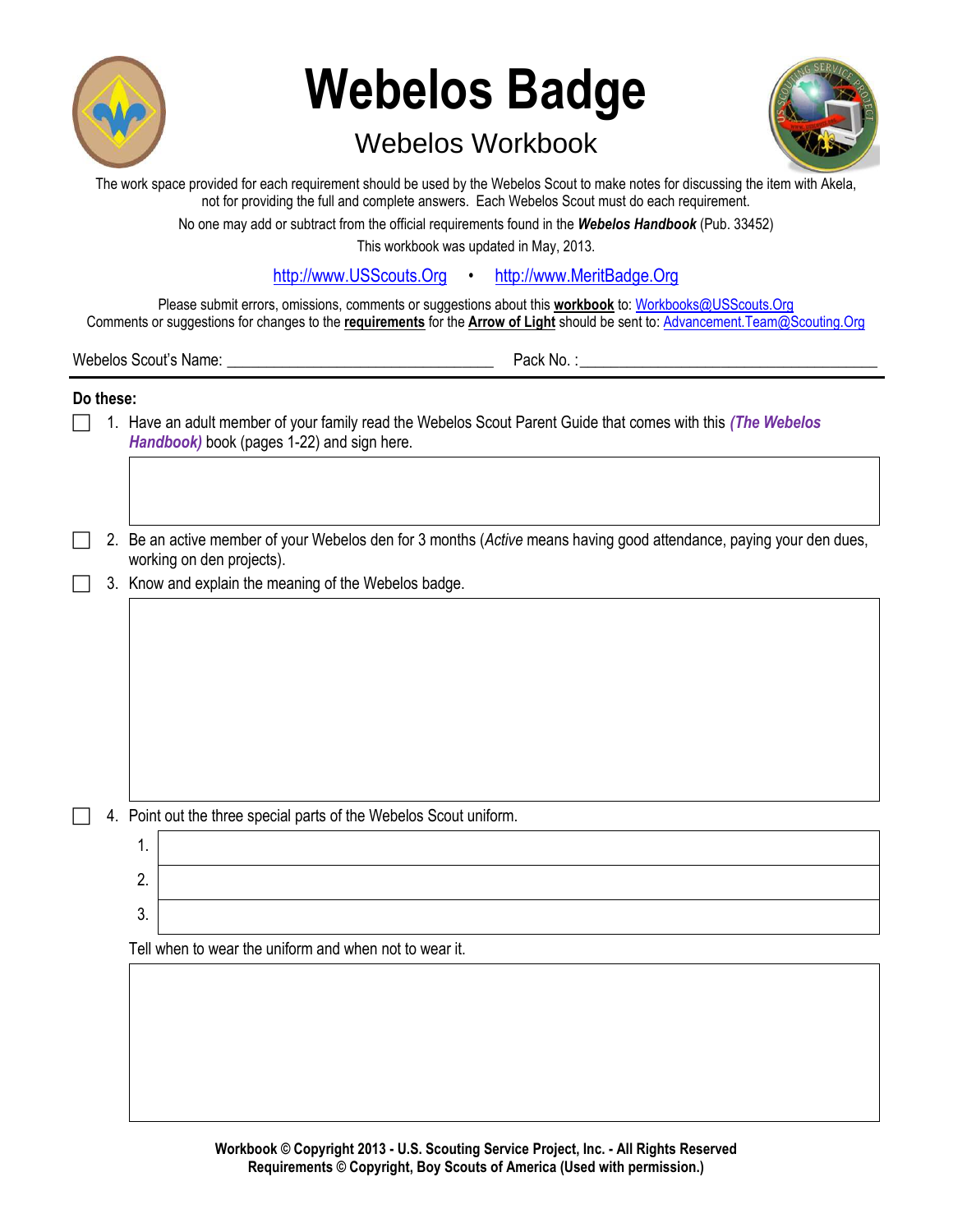5. Earn the Fitness and Citizen activity badges and one other activity badge from a different activity group .  $\Box$  Fitness activity badge  $\Box$  Citizen activity badge  $\Box$  One other activity badge: 6. Plan and lead a flag ceremony in your den that includes the U.S. flag.

 $\Box$  7. Show that you know and understand the requirements to be a Boy Scout.

a. Demonstrate the Scout salute, Scout sign, and Scout handshake.

- $\Box$  Scout salute
- $\Box$  Scout sign
- $\Box$  Scout handshake

Explain when you would use them.

□ b. Explain the Scout Oath, Scout Law, Scout motto, and Scout slogan

Scout Oath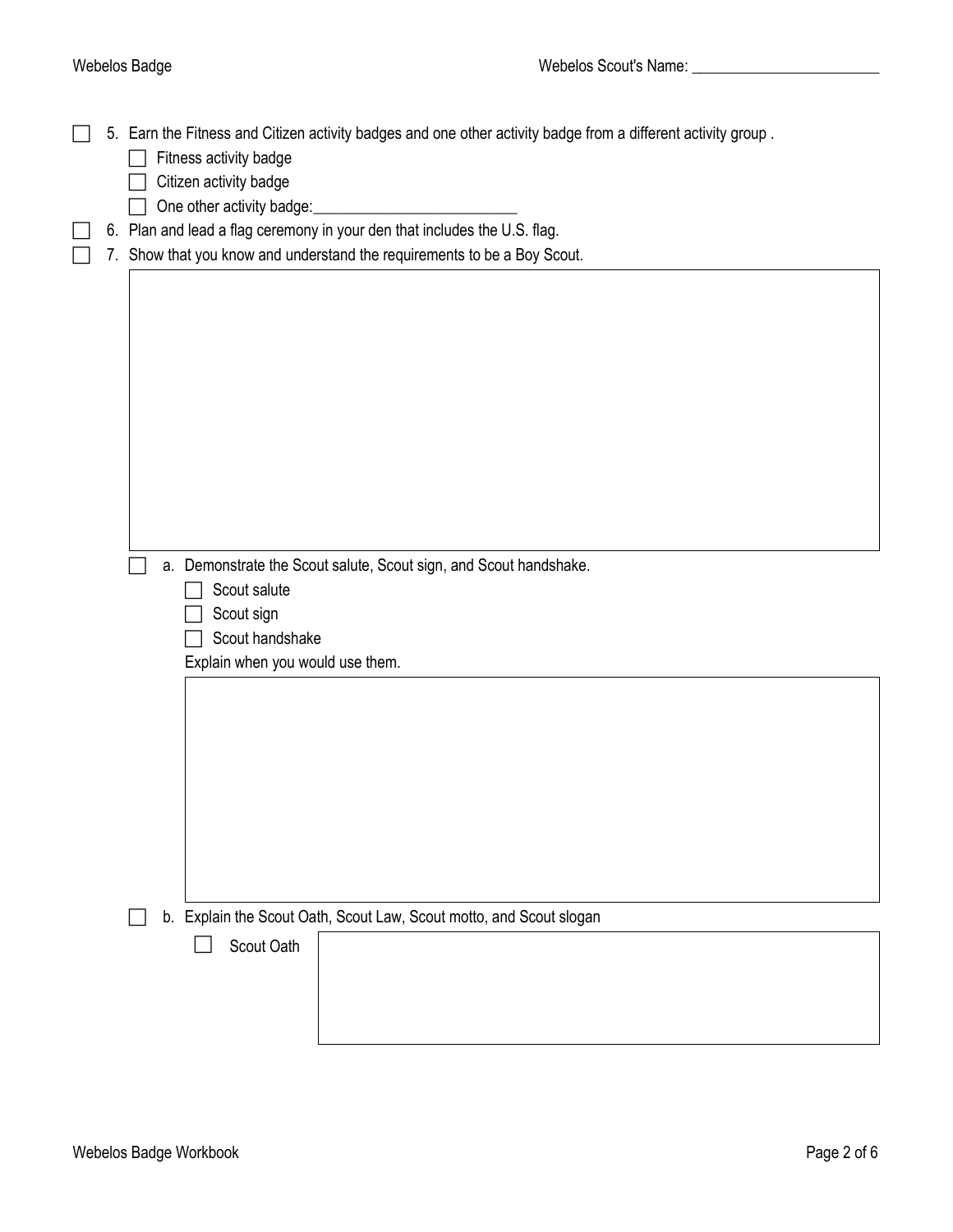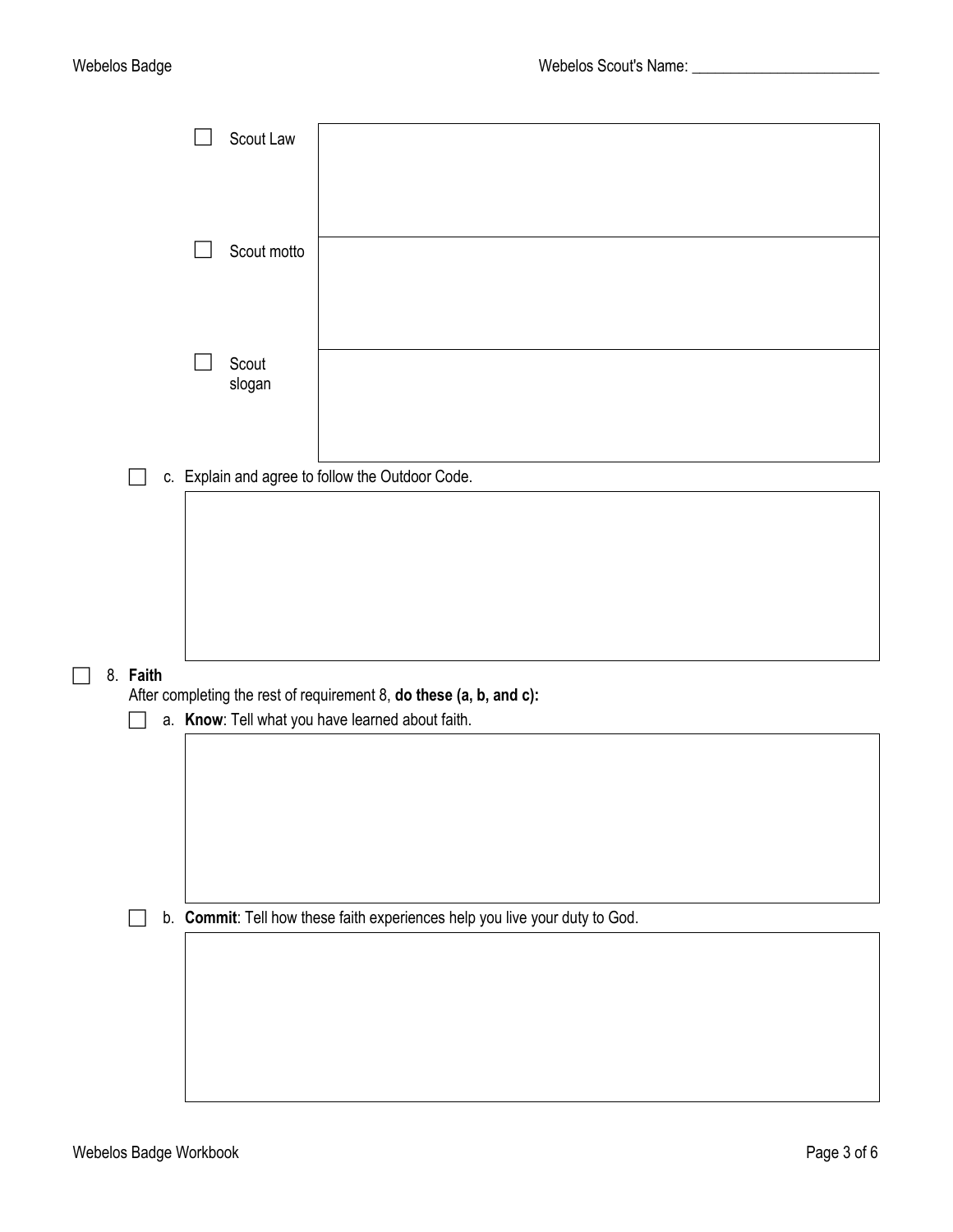Name one faith practice that you will continue to do in the future.

c. **Practice**: After doing these requirements, tell what you have learned about your beliefs.

### **And do one of these (d OR e):**

- $\Box$  d. Earn the religious emblem of your faith\*
- e. **Do two of these:**
	- $\Box$   $\bullet$  Attend the mosque, church, synagogue, temple, or other religious organization of your choice, talk with your religious leader about your beliefs. Tell your family and your Webelos den leader what you learned.

Discuss with your family and Webelos den leader how your religious beliefs fit in with the Scout Oath and Scout Law, and what character-building traits your religious beliefs have in common with the Scout Oath and Scout Law.

 $\Box$   $\bullet$  With your religious leader, discuss and make a plan to do two things you think will help you draw nearer to God.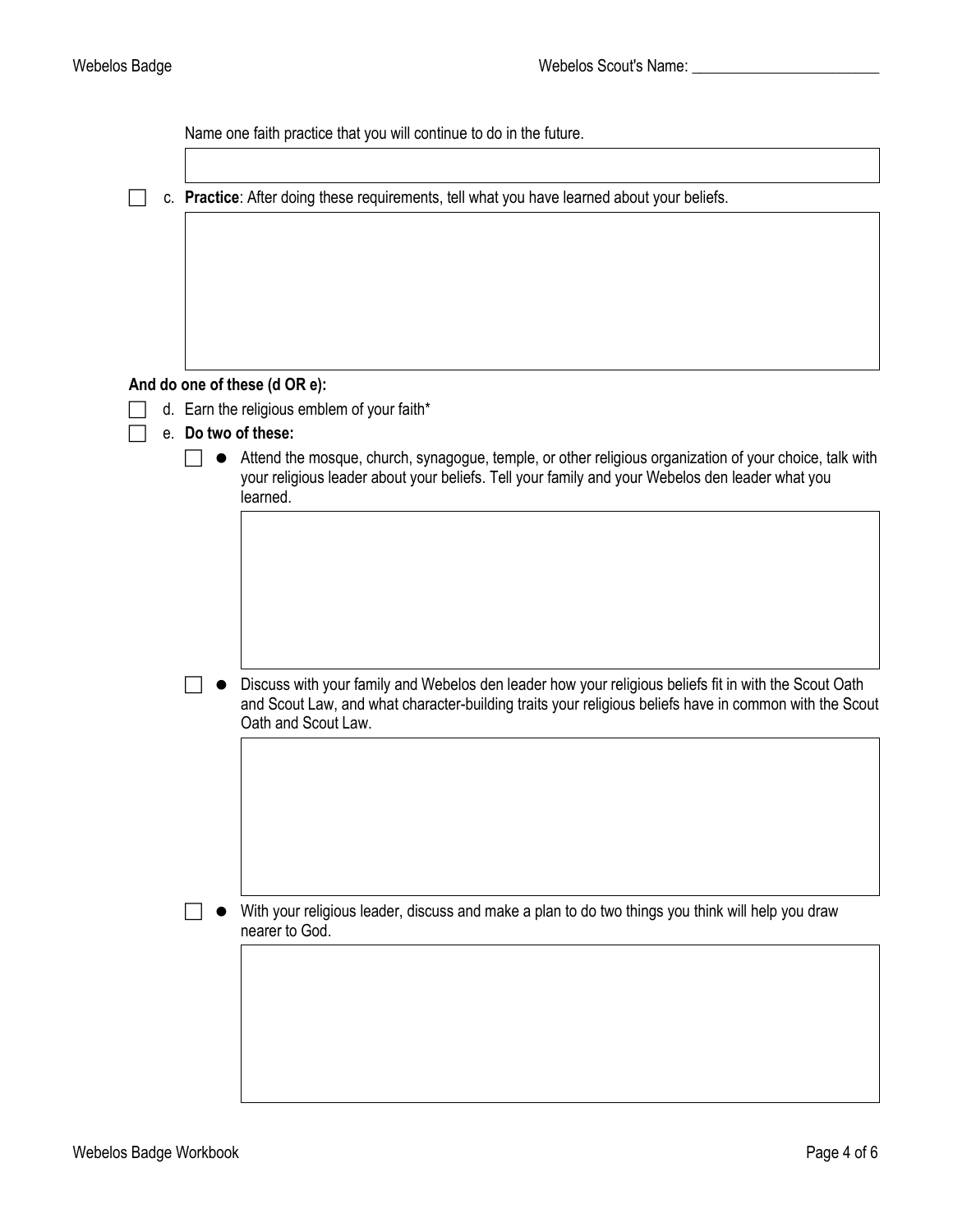|                                                                                        | Do these things for a month.                                                                                                                                                                                                                                                                                                                           |  |  |  |
|----------------------------------------------------------------------------------------|--------------------------------------------------------------------------------------------------------------------------------------------------------------------------------------------------------------------------------------------------------------------------------------------------------------------------------------------------------|--|--|--|
|                                                                                        | $\mathbf{1}$                                                                                                                                                                                                                                                                                                                                           |  |  |  |
|                                                                                        | 2.                                                                                                                                                                                                                                                                                                                                                     |  |  |  |
|                                                                                        | For at least a month, pray or meditate reverently each day as taught by your family, and by your<br>church, temple, mosque, synagogue, or religious group.<br>Under the direction of your religious leader, do an act of service for someone else. Talk about your<br>service with your family and Webelos den leader. Tell them how it made you feel. |  |  |  |
|                                                                                        |                                                                                                                                                                                                                                                                                                                                                        |  |  |  |
|                                                                                        |                                                                                                                                                                                                                                                                                                                                                        |  |  |  |
|                                                                                        |                                                                                                                                                                                                                                                                                                                                                        |  |  |  |
|                                                                                        |                                                                                                                                                                                                                                                                                                                                                        |  |  |  |
|                                                                                        |                                                                                                                                                                                                                                                                                                                                                        |  |  |  |
|                                                                                        |                                                                                                                                                                                                                                                                                                                                                        |  |  |  |
|                                                                                        |                                                                                                                                                                                                                                                                                                                                                        |  |  |  |
| List at least two ways you believe you have lived according to your religious beliefs. |                                                                                                                                                                                                                                                                                                                                                        |  |  |  |
|                                                                                        | 1.                                                                                                                                                                                                                                                                                                                                                     |  |  |  |
|                                                                                        |                                                                                                                                                                                                                                                                                                                                                        |  |  |  |
|                                                                                        | 2.                                                                                                                                                                                                                                                                                                                                                     |  |  |  |
|                                                                                        |                                                                                                                                                                                                                                                                                                                                                        |  |  |  |
|                                                                                        | Mahalos ו- If you earned your faith's raligious emblem earlier in Cub Scouting and your faith does not have a Webelos                                                                                                                                                                                                                                  |  |  |  |

*\* If you earned your faith's religious emblem earlier in Cub Scouting, and your faith does not have a Webelos religious emblem, you must complete requirement 8e.*

*Completion of requirement 8e does not qualify a youth to receive the religious emblem of his faith.*